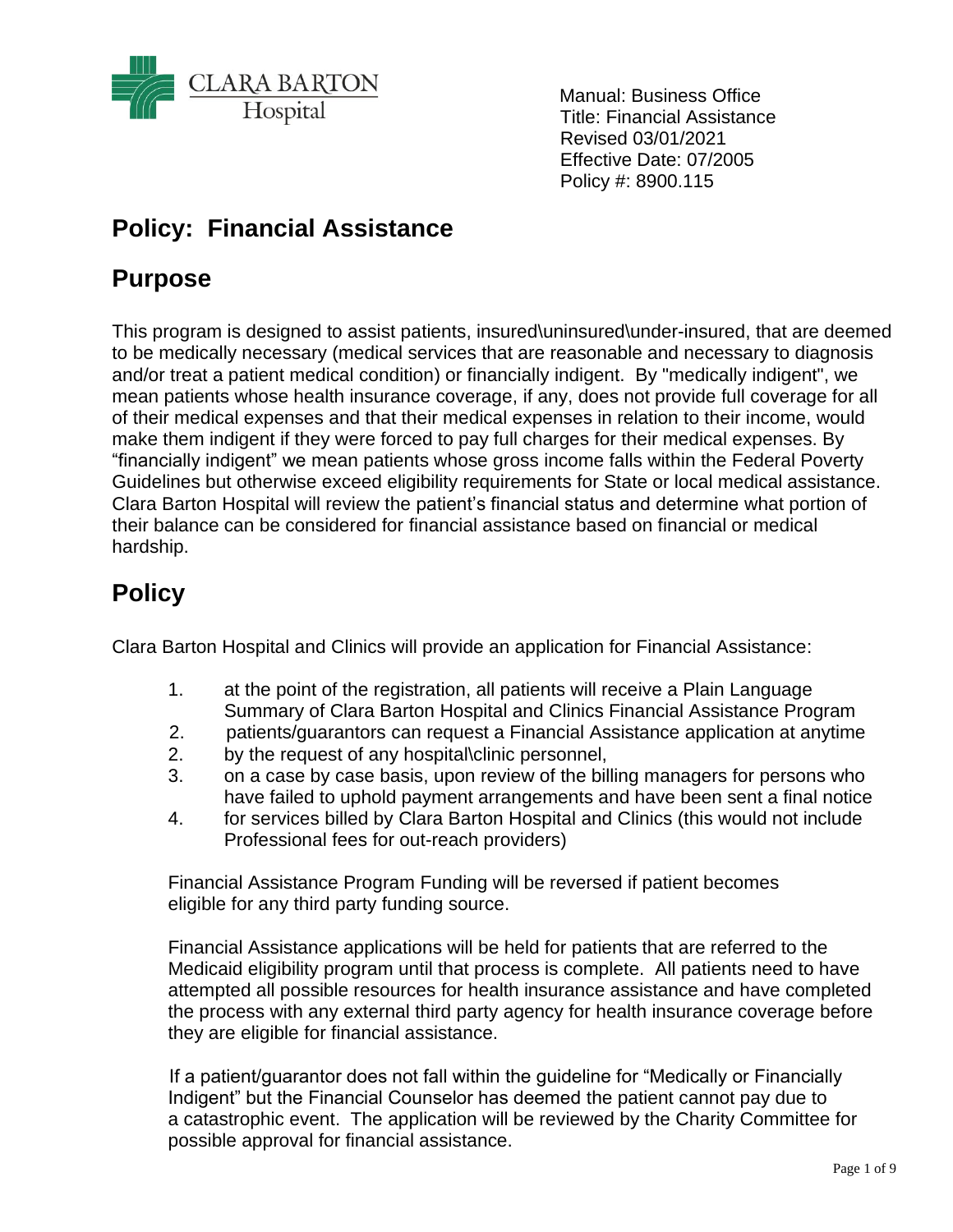If any information given in the application process proves to be untrue, Clara Barton Hospital and Clinics reserves the right to re-evaluate the financial status of the applicant and take whatever action becomes appropriate including reversing the decision to allow charity care. Clara Barton Hospital and Clinics may verify all information given in each application including employment history and may check the information given with available credit bureaus or other sources named in the application or available to the hospital.

Financial Counseling will be made available to any individual requesting financial assistance of their medical bills with Clara Barton Hospital and Clara Barton Medical Clinics. The Financial Assistance Policy applies to all entities of Clara Barton Hospital and Clinics and the providers preforming services within the above listed facilities.

## **Procedure**

This section details the steps to determine a patients' medical and financial indigence and provides guidelines for subsequent actions to be considered for the patient account. Clara Barton Hospital and Clinics will ensure that appropriate referrals for medical financial assistance either State, Local or In-house programs have been made.

- A. A patient requests or is referred for Financial Assistance.
- B. A Financial Assistance Application and Letter regarding the cause for the letter is mailed to the patient for completion.
- C. A Presumptive Application can be completed by the patient or hospital representative based on the patient's situation. In all cases it Will be the primary intent to have the patient fill out the full financial application

### THE PATIENT MUST:

1. Submit a completed Financial Assistance Application.

2. Provide all requested information with the application including verifiable income. The patient will be asked for two or more forms of income verification which may include the income tax return for the prior year and two or more payroll stubs. The patient may also be asked for two months of a bank statement to verify the expenses and income reported on the application. The bank statement needs to be of current date.

3. Ensure the application is signed by all adult household members.

4. For children that are 18 years and older and still living with their parents and requesting to fill out financial assistance. If the parents are still claiming the child on their tax return the parents income will also need to be reported on the application. Legal dependents will be determined by the tax return and used as the number of dependents for the financial application.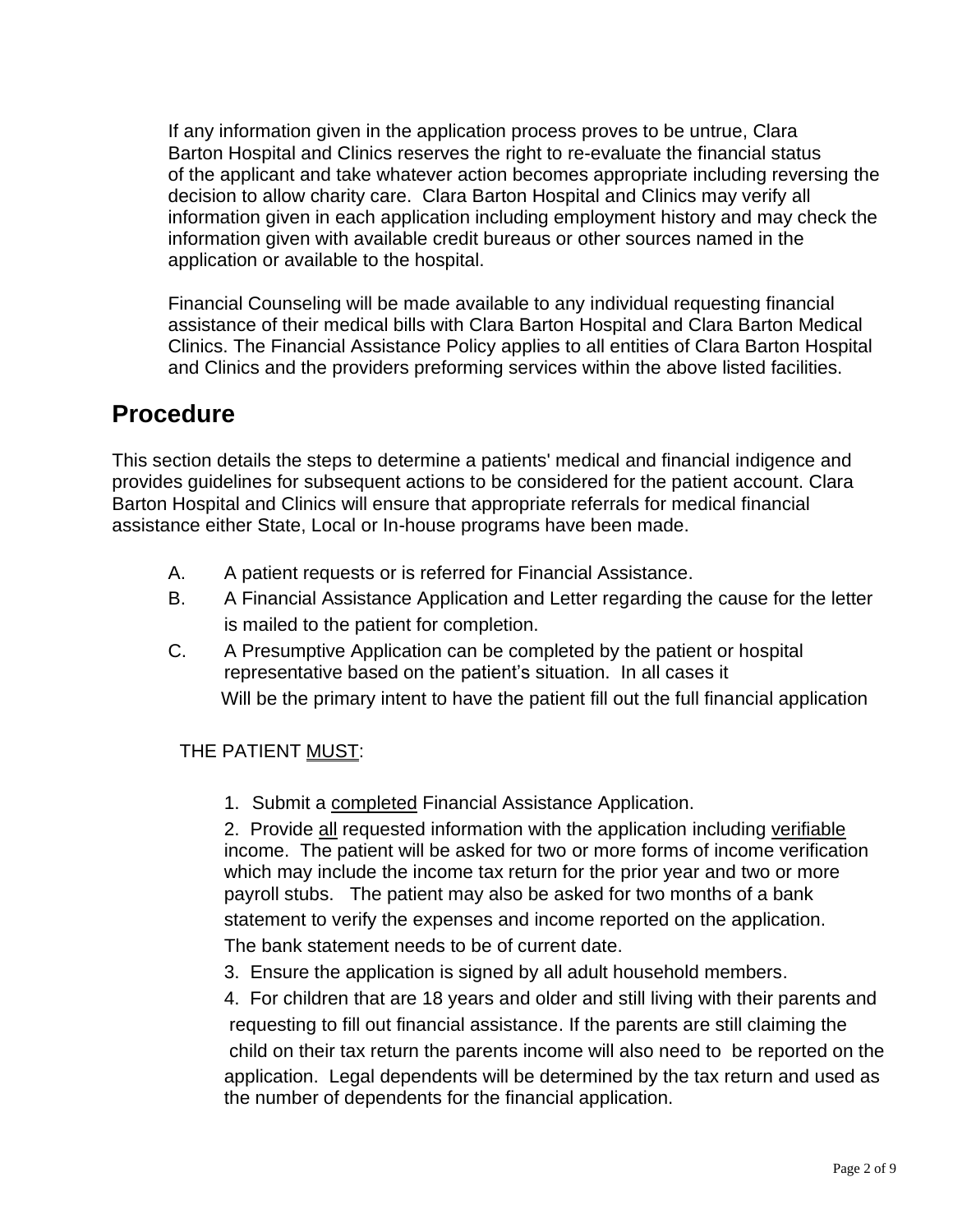- D. A designee from the Financial Assistance Committee will review the submitted application for completeness.
	- a. Once the application is completed and signed the Financial Counselor will start the review of the application and determine if all the information has been included to complete the review.
	- b. If the application is incomplete, a letter requesting additional information will be sent to the applicant stating the information needed and a date in which to return the information. All collection activity will be held for 30 days as the financial application is being processed. The patient has 30 days to complete all needed information requests before the application is considered to be incomplete and denied. If the patient does not comply with returning the needed information within 30 days the application will be denied and the patient will be sent a letter of the denial and the account will be put back into collections. All accounts have a collection cycle of 120 days, if no response of a payment plan the account will be turned to external collections.
	- c. The patient/guarantor will have 240 days from the self pay statement date to complete the financial assistance application. The patient/guarantor may also reapply for financial assistance during the 240 day time frame if their financial status has changed. Once the patient applies for financial assistance all collection processes will cease during the application process and review. If Extraordinary Collections Actions (ECA) start on an account prior to the 240 days, all action activity will be reversed if the patient qualifies for financial assistance.
	- d. Once financial assistance is approved, accounts that are within the 240 day time-frame, if prior payment was made and it exceeds the AGB (Amount Generally Billed) the patient will receive a refund for the amount that exceeded the AGB if the patient received 100% financial assistance. If the patient received a percent of discount for financial assistance, the refund will be calculated on that percent for the refund. If the patient has other bad debt accounts or other account balances that were not a part of the 240 day financial assistance review the refund will be applied to those account balances.
	- e. Elective Procedures will not be considered for Financial Assistance.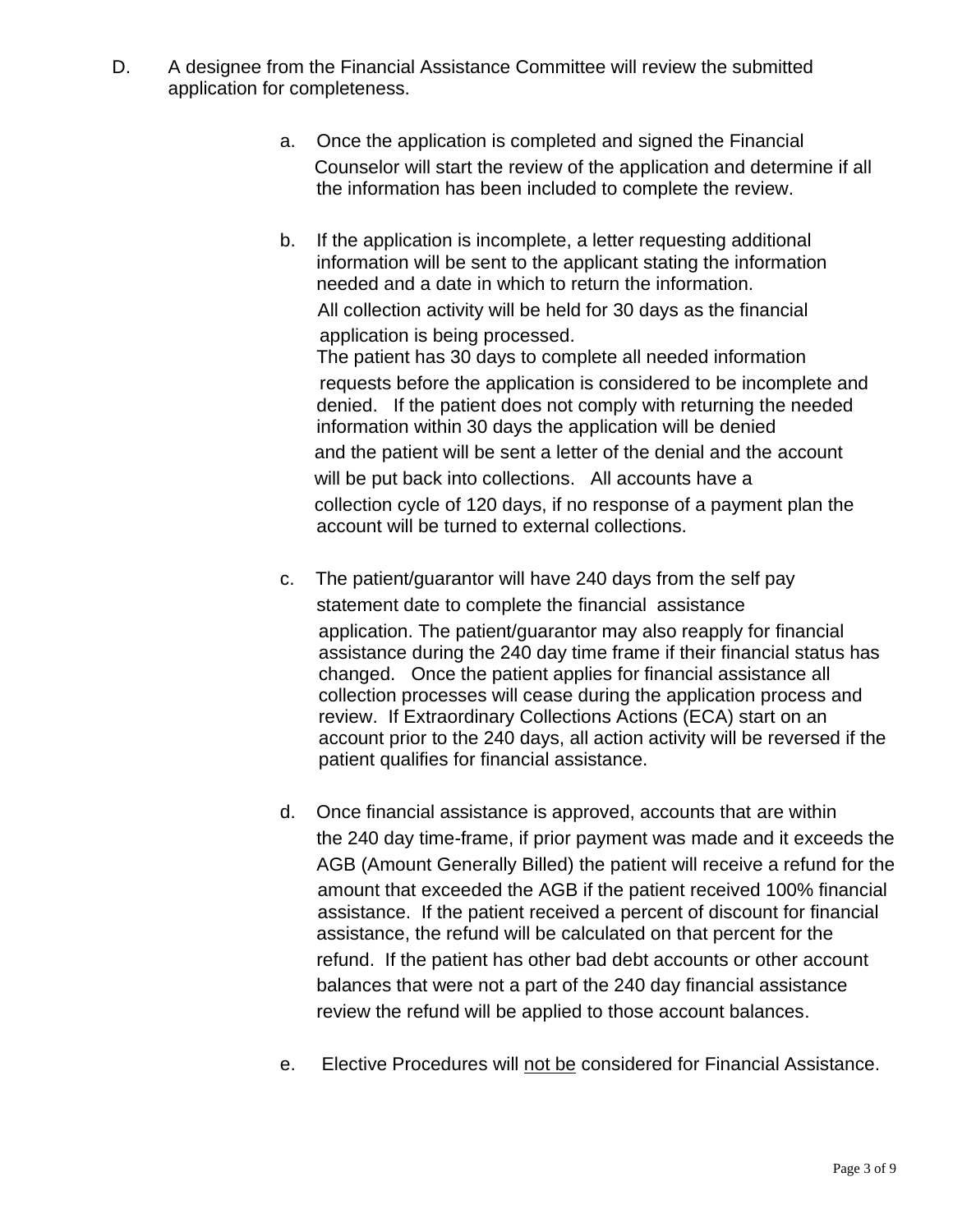f. The Charity Committee can approve 100% assistance for patients in hardship and with catastrophic situations. Supporting Documentation will be included with the Financial Assistance

Packet. The expenses for the catastrophic situation would need to exceed by 35% of the patient monthly gross income.

- g. The Financial Assistance information will be available in Admissions, Emergency Room, Surgery, Outpatient Waiting area, Physical Therapy, all Clinics and both Financial Counselors office. In both English and Spanish.
- h. The Financial Assistance Application will be effective for four months. Once qualified for assistance, the patient account will have Financial Assistance listed as their insurance. The Financial Counselor will put the effective date on the patient account information showing the from and thru date for how long the Financial Assistance application is active. Once the application for assistance has been approved, if there is a balance remaining the account will be forwarded to MBR, which is an external business partner that manages payment plans.

A report will be ran to identify the accounts that need the Financial Assistance adjustment weekly. Once the assistance has become inactive the patient will need to apply again for Financial Assistance.

- i. Annually information will be shared to the community about the Financial Assistance Program at Clara Barton Hospital and Clinics.
- j. The Financial Assistance Policy will be update annually with the new AGB for Self Pay Patients. The Clara Barton Hospital Board will review the policy annually.
- k. In all cases, for the approval for Financial Assistance the application process will review the income, the expenses, the assets and the liabilities to make the determination if the patient qualifies for Financial Assistance. For patients that have excessive liquid assets of significant value, financial assistance may be denied. Excessive assets may consist of the patient owning multiple homes or rentals. Or excessive recreational vehicles of value more then \$75,000. Savings accounts with more then just emergency funds may also be a reason for a denial for financial assistance and consider excessive assets. This will be evaluated by size of family and medical debt owing.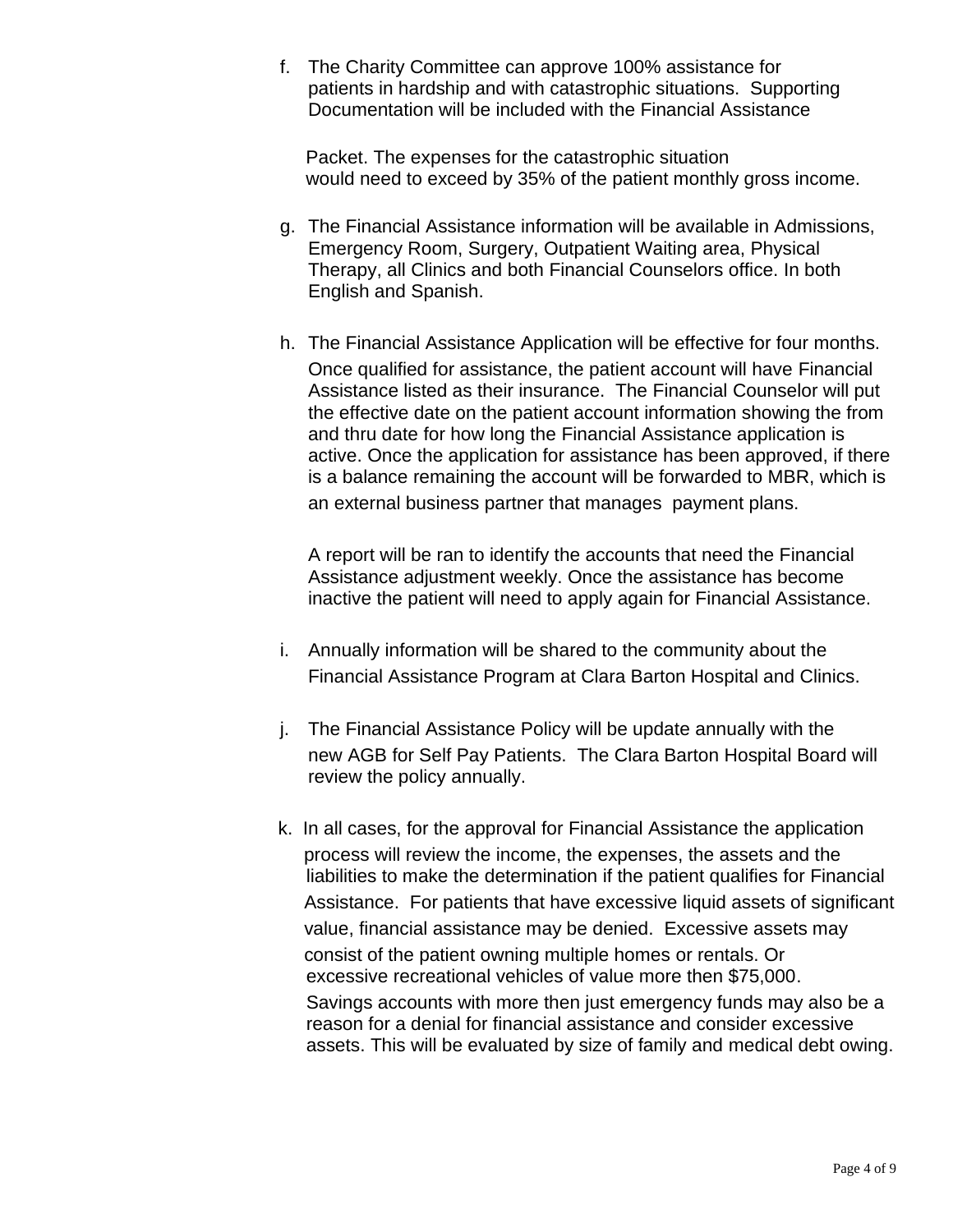E. The information will be compiled in the Determination worksheet and submitted to the Charity Care Committee for review/approval/denial. The Federal Poverty Level used for the discount scale will be updated in accordance with the State of Kansas Medicaid Standards.

> Based on patient **monthly gross** income within the Federal Poverty Level the amount discounted would be 100%, 85%, 75%, 50% and 25%. If income is 50% or more past the threshold amount, percent of assistance will move to the next level. Self Pay Patients that have qualified for Financial Assistance will receive an AGB (Amount Generally Billed) discount. AGB will be calculated based on the look back method. Data elements are extracted from income statement. (MEDR discount + BC discount + COMM discount + Clinic discount  $\div$  gross charges) The AGB will be re-evaluated every 12 months. The AGB calculated for 2021 is 33%. The chart listed below is based on current Federal Poverty Guidelines and will be updated annually as new information becomes available. [\(http://aspe.hhs.gov/poverty-guidelines\)](http://aspe.hhs.gov/poverty-guidelines)

|                        | 100% | 100% | 85%  | 75%  | 50%   | 25%   |
|------------------------|------|------|------|------|-------|-------|
| <b>HH Size</b><br>2021 |      |      |      |      |       |       |
|                        | 100% | 150% | 200% | 250% | 275%  | 300%  |
| 1                      | 1073 | 1610 | 2147 | 2683 | 2952  | 3220  |
| $\overline{2}$         | 1452 | 2178 | 2903 | 3629 | 3992  | 4355  |
| 3                      | 1830 | 2745 | 3660 | 4575 | 5033  | 5490  |
| 4                      | 2208 | 3313 | 4417 | 5521 | 6073  | 6625  |
| 5                      | 2587 | 3880 | 5173 | 6467 | 7113  | 7760  |
| 6                      | 2965 | 4448 | 3930 | 7413 | 8154  | 8898  |
| 7                      | 3343 | 5015 | 6687 | 8358 | 9194  | 10030 |
| 8                      | 3722 | 5583 | 7443 | 9304 | 10235 | 11165 |
|                        |      |      |      |      |       |       |

- F. Once approved or denied the Financial Office(s) from the Hospital or Clinic will send a letter of approval or denial to the patient. This letter will include:
	- 1. The dollar amount written off the account balance submitted, if applicable. (The patient accounts receiving the discount will be listed.)
	- 2. The amount still owed towards their account.
	- 3. A payment arrangement, not to exceed 20% of their monthly gross income, if required.
	- 4. The reason for the denial; income or resources exceed limit etc. (Charity is not given on elective procedures unless approved by charity committee)
	- 5. A contact name and number for any questions.
	- 6. Financial Assistance will be approved for 4 months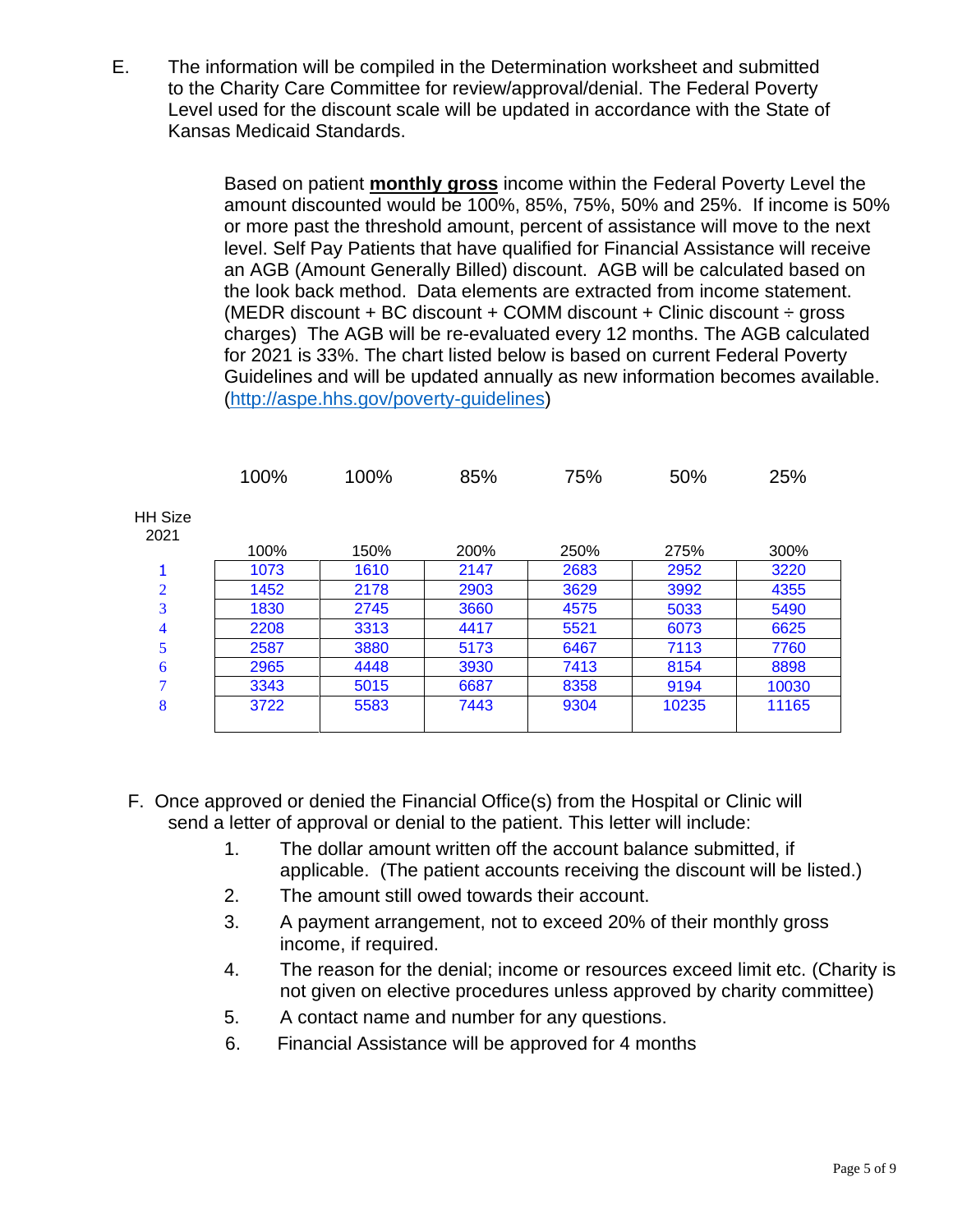- G. Complete Applications submitted will be reviewed by the committee monthly. The Financial Counselor has 90 days to complete the process for the Financial Assistance packet. All Financial Assistance Applications will be signed off by the Business office Director.
- H. **Uninsured/Self Pay patients** upon request will be eligible to receive a discount on services in the Hospital and Clinics as follows:
	- a. With approval of the Financial Office the Self Pay Discount Policy will be implemented.
- I. Please refer to the Billing and Collection Policy for additional references on the collection of account balances that do not meet financial assistance guidelines.

## Medical Indigence

An application submitted may also be reviewed for Medical Indigence. Medical Indigence would be considered for financial assistance when the medical bills are 50% or more of the patient gross income. In the case of Medical Indigence, the patient may not qualify for financial assistance according to their income but can qualify if medical debt is 50% or more of patient gross income. Proof of medical bills must be included in financial application. The Medical bills need to be dated to the current month of when the financial assistance is being applied for. The patient can qualify for either assistance thru income or medical indigence, but not both will be applied. The financial counselor will allow for the assistance which best benefits the patient. If the patient qualifies for medical indigence the patient will be allowed a 35% discount.

### Bad Debt

Once a patient has agreed to a payment plan or received approval of financial assistance, it is the patients' responsibility to pay the remainder of the balance owed.

At 30 days the patient account will be forwarded to MBR (Medical Billing Resources) for payment arrangements. MBR is an external business partner that will manage the payment agreement and patient collection flow for all Clara Barton Hospital and Clinic account balances. If a payment is missed a payment letter reminder will be sent. If no response, the patient account will be removed from the payment plan agreement and processed into bad debt collections.

If not already referred, the patient may be sent a Financial Assistance application. If the patient does not return the application in thirty (30) days or notify the Financial Office of their inability to pay, the account will continue thru the collection process.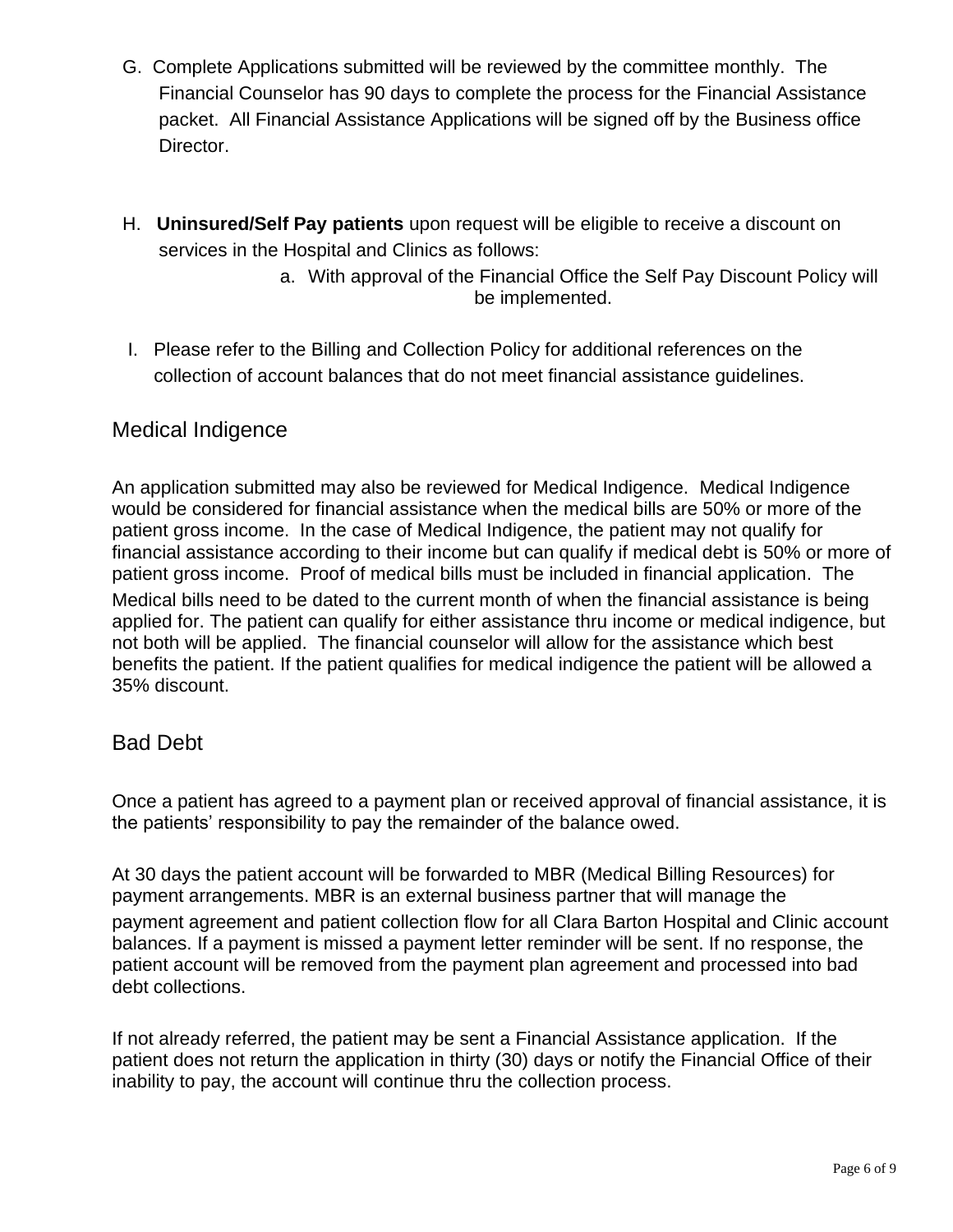All efforts are made to work with the patient to determine a payment plan. In all cases the patient will have 240 days to return and complete the application for the Financial Assistance process to qualify for assistance. Please refer to the Billing and Collections Policy for accounts that do not meet the Financial Assistance Guidelines

## **Presumptive Application**

A Presumptive Application may be completed by the patient or hospital representative. Based on the criteria listed below, if the patient meets one of these guidelines the Financial Assistance will be approved for 100%. In all cases the Financial Counselor will attempt to have the patient or patient family fill out a full application. In cases where that is not possible, the Financial Counselor can fill out the Presumptive form for the situations below.

- a. Patient is homeless and/or has received care from a homeless clinic
- d. Patient is incarcerated

#### **All accounts turned to the collection agency will go through the following process by the collection agency before deemed uncollectible:**

#### Criteria for Active to Passive Status

- Account must be worked more than 150 days and no payment
- Debtor is disabled, incarcerated indefinitely, indigent, elderly with no attachable income, or is permanently disabled
- All phone numbers tried (home, work, next of kin) and no response to calls or letters
- No new or different information from other accounts to aid in collection, no spouse or other responsible party of insurance available
- Low likelihood of recovery based on past experience
- Not likely to pay as a result of credit reporting (65 or older, bad credit score)
- On balances over \$500, county appraiser called and no property owned
- On balances over \$500, credit report run and analyzed and no leads

#### Criteria for Passive to Uncollectible Status

- Account in Passive Status
- No payment for 150 days
- Debtor is disabled, incarcerated indefinitely, indigent, 65 or older with no attachable income, or permanently unemployed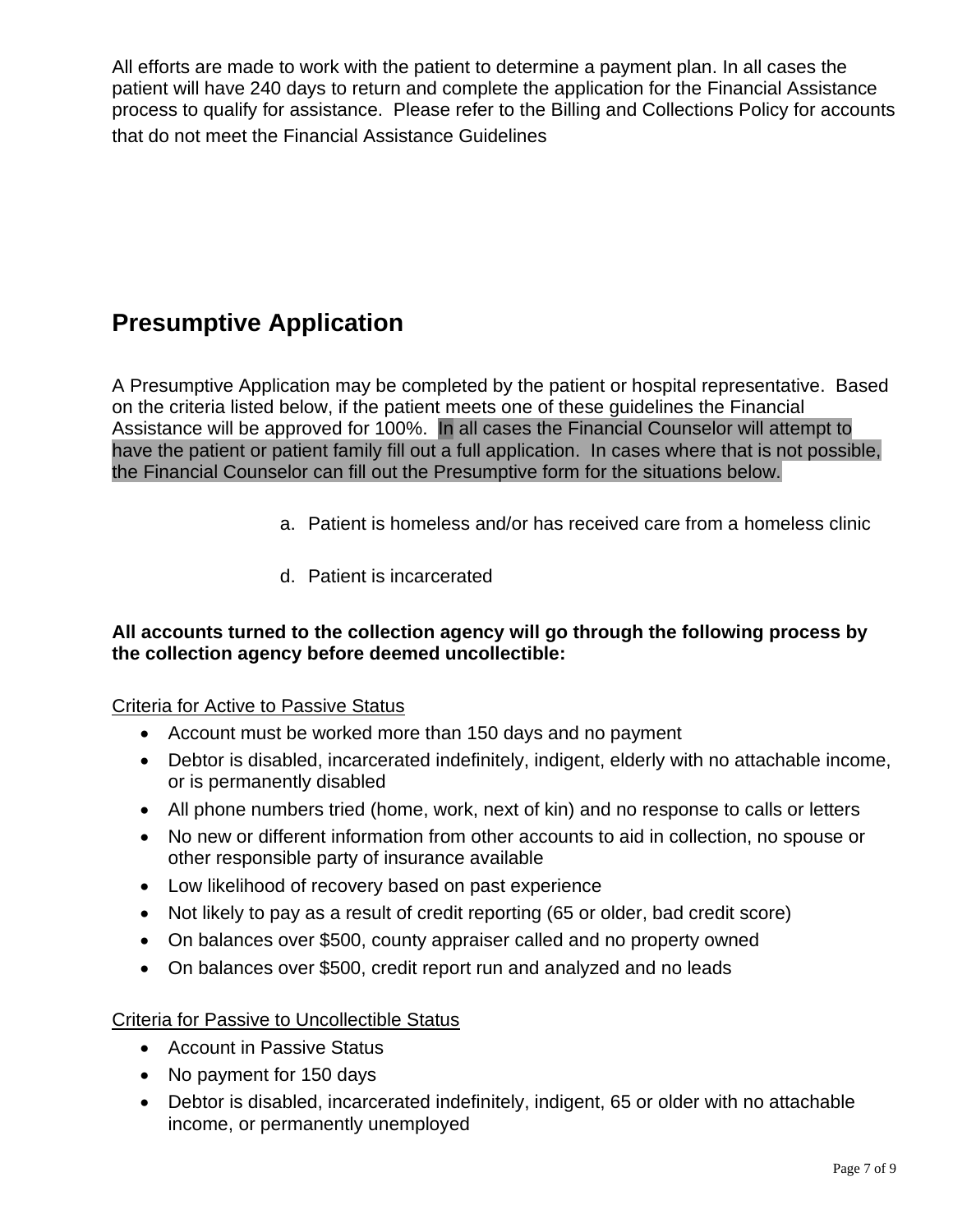• Lawsuit has been filed but dismissed for lack of service

After all criteria has been met, the collection agency will deem the accounts uncollectible, cancelled from their system, removed from credit reporting and returned to Clara Barton Hospital and Clinics.

**EMTALA Policy**

# **It's the Law If you have a medical emergency or are in labor**

*You have the right to receive, within the capabilities of this hospital's staff and facilities:* • An appropriate medical screening examination; • Necessary stabilizing treatment (including treatment for an unborn child); and • If necessary, an appropriate transfer to another facility — even if you cannot pay, you do not have medical insurance or you are not entitled to Medicare or Medicaid. **This hospital does participate**

**in the Medicaid program.**

# **La ley lo exige Si tiene una emergencia médica o está en trabajo de parto**

*Tiene derecho a recibir, dentro de las posibilidades del personal y las instalaciones de este hospital:*

- Un examen médico de evaluación adecuado;
- La atención necesaria para estabilizarlo/a